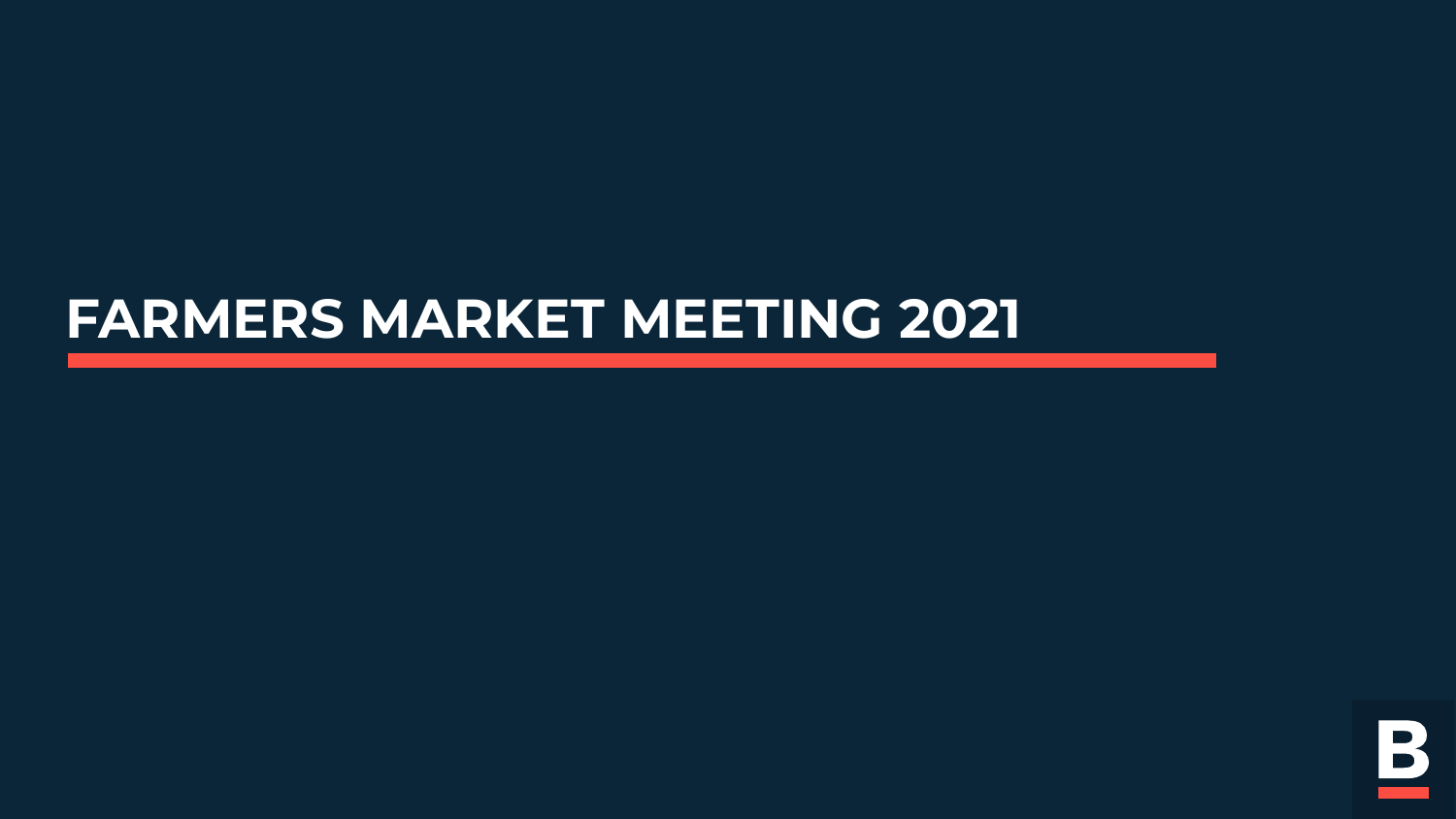### **Welcome Market Managers**

• Thank you for such an amazing work!

### **On the Agenda for today's meeting is**

- **●** Overview and Timeline
- **●** Farmers Markets Initiatives Summary 2020- 2021
- **●** Brainstorming Session
	- Embracing the past
	- Thriving for the future

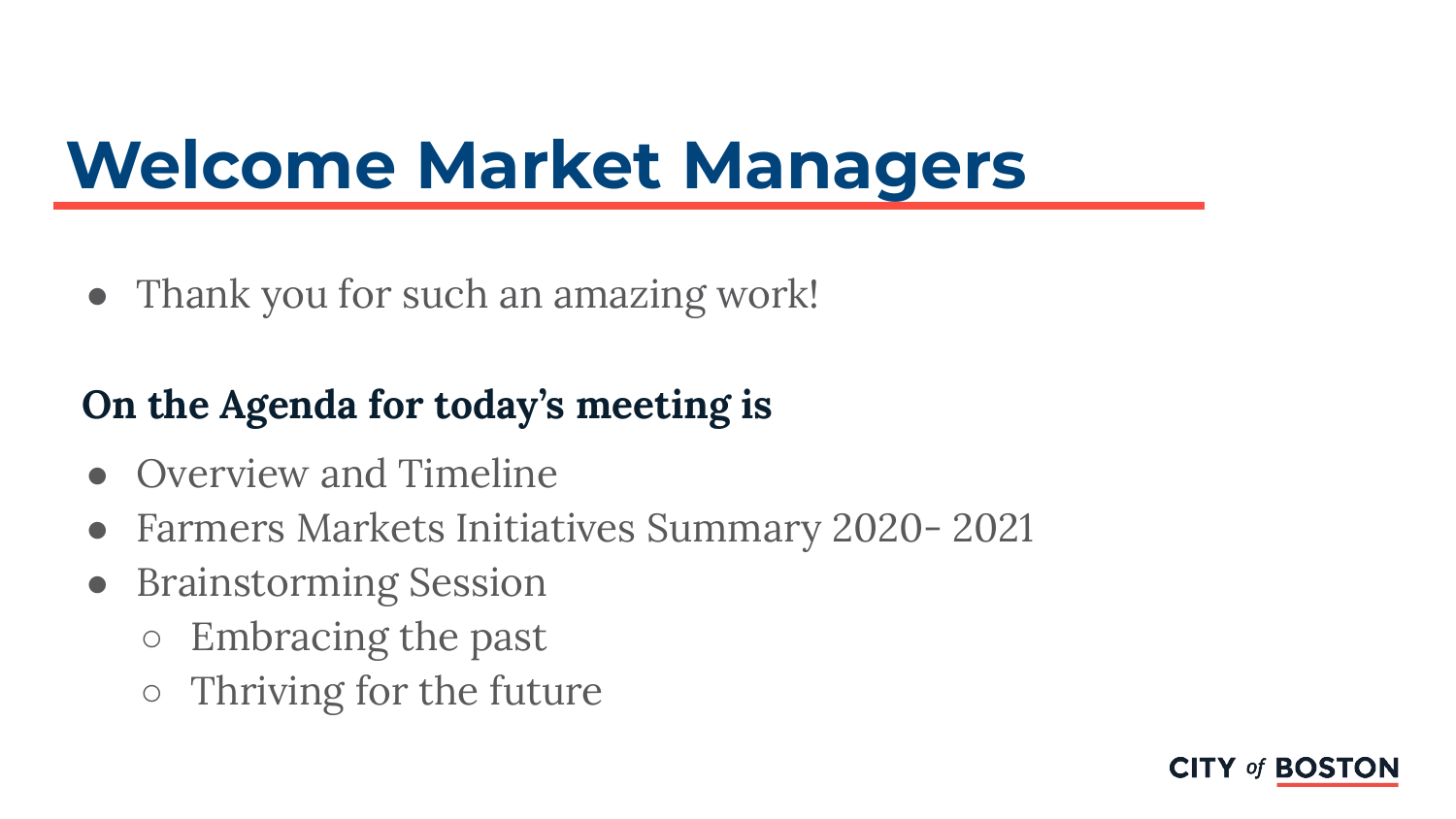# **Some Ground Rules**

Today's focus: How to better support Farmers Markets and leverage the resources and capabilities available?



### Keep your mics muted



Ask anything, you can use the chat

All ideas are valid

The meeting will be recording

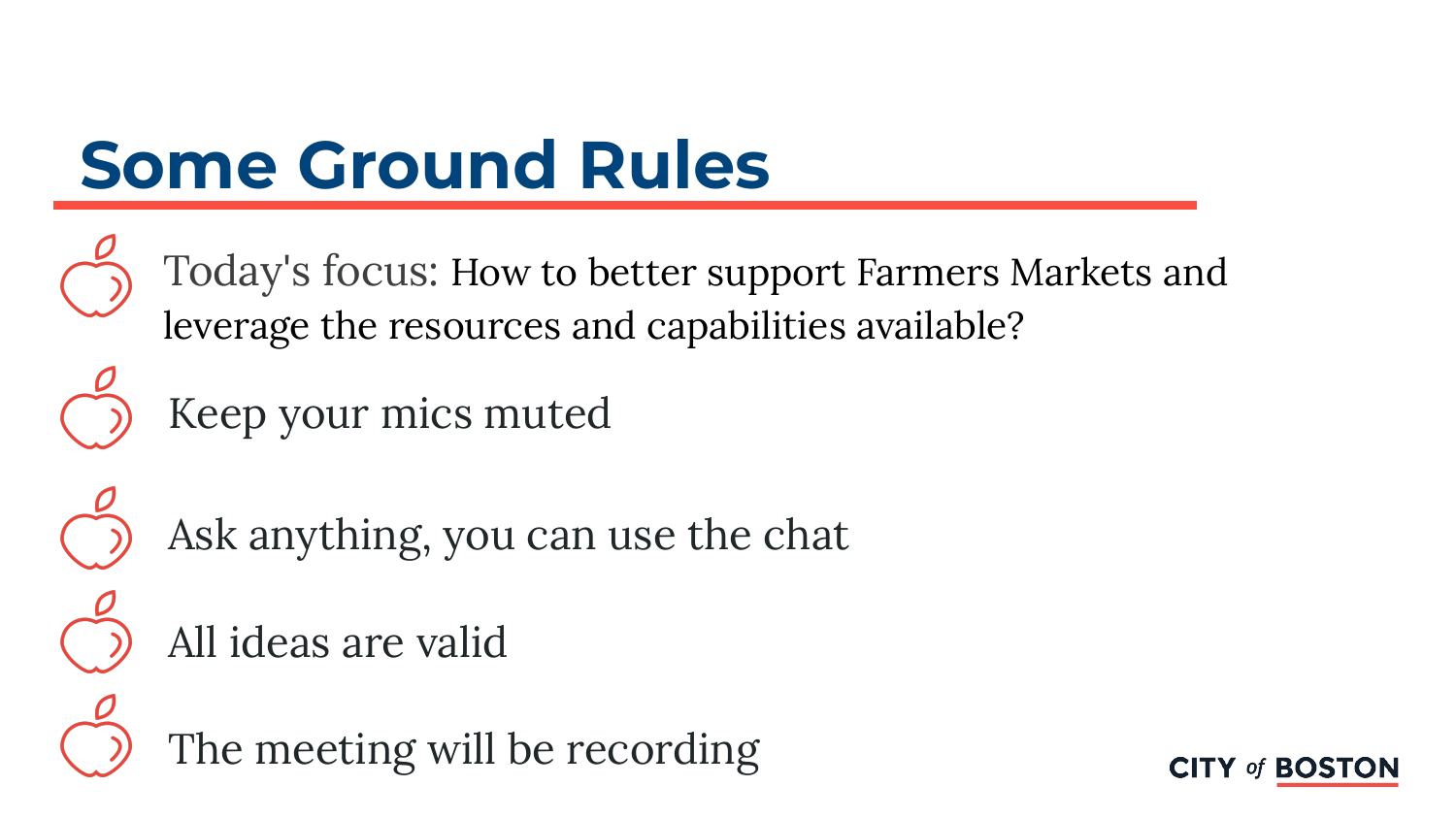### **The Vital Role of the Farmers Markets**

Farmers Markets have always been a critical ingredient in local food system, communities and local economy. Not only are they an economic boost to local farms and businesses, they can also strength community and promote healthy eating.

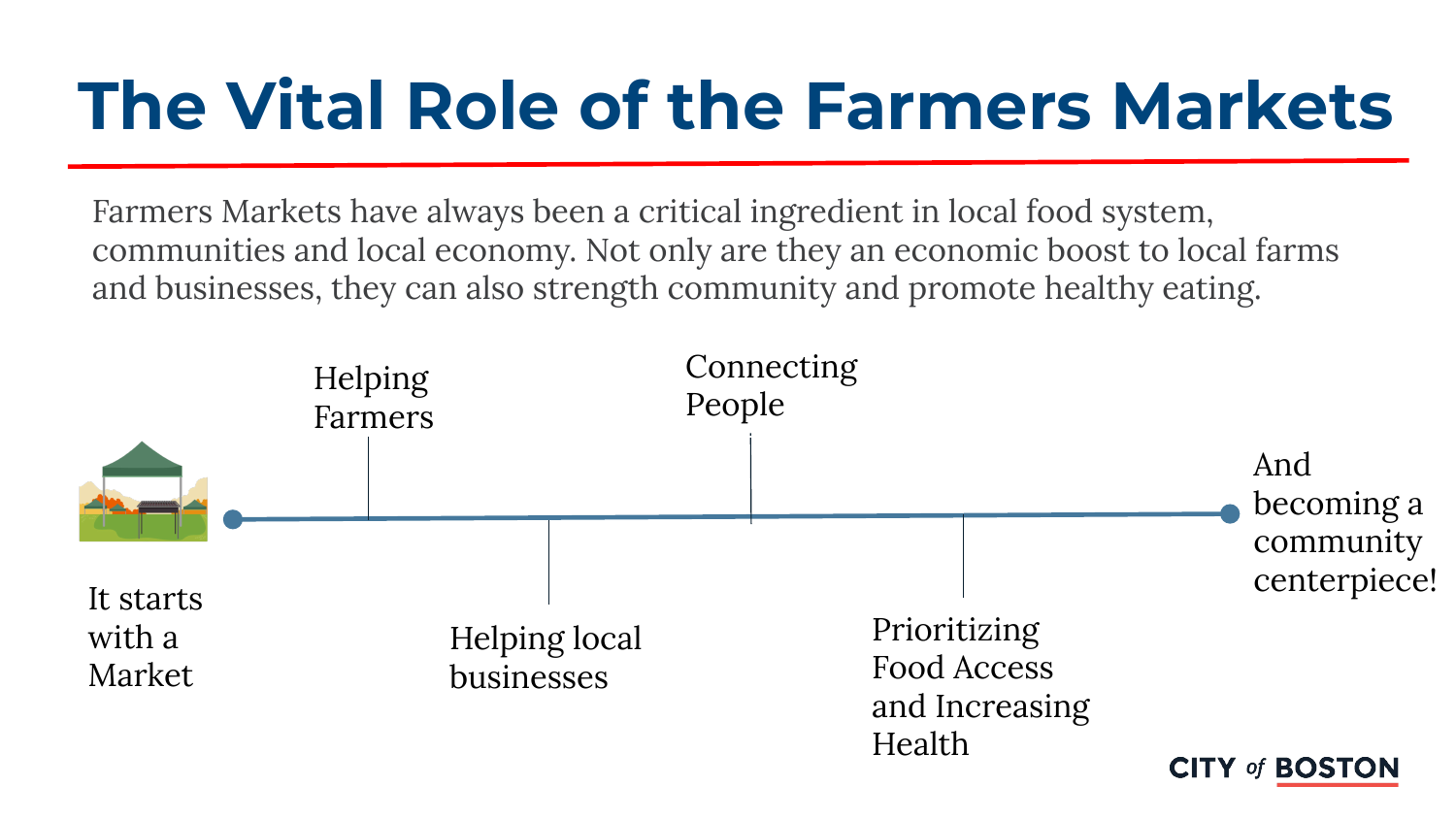# **Background**

**The meeting purpose is** to identify and outline farmers markets needs and resources wanted to grow a more robust and sustainable food system.

#### **Timeline**

- **Winter '21 '22:**
	- Share meeting findings
	- Plan on new agenda and programming 2022
	- Coupon program evaluation
- **● Spring 2022**
	- Meeting to present new agenda and strategy 2022

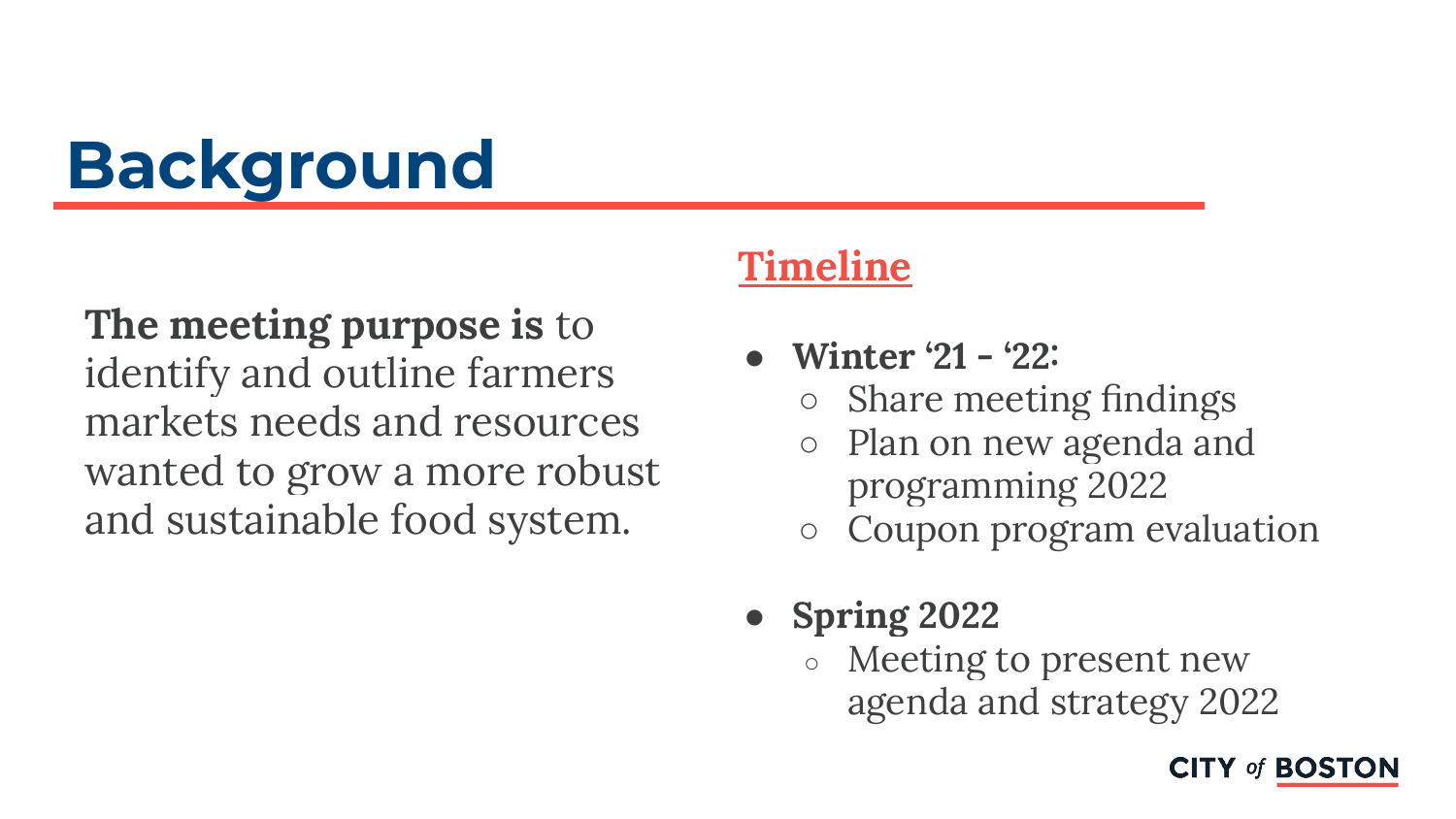### **Farmers Market Initiatives '20-'21**

### **2020 Overview**

- **● Wicked Coupon Program**
- \$91,000 coupons redeemed
- 36,400 coupons redeemed in 21 Markets
- **● Emergency Grants**
- \$5,500 distributed among 11 Markets
- **● Summer Response Grants**
- \$21,000 distributed among 6 Markets
- **● Winter Response Grants**
- \$25,600 distributed among 5 Markets

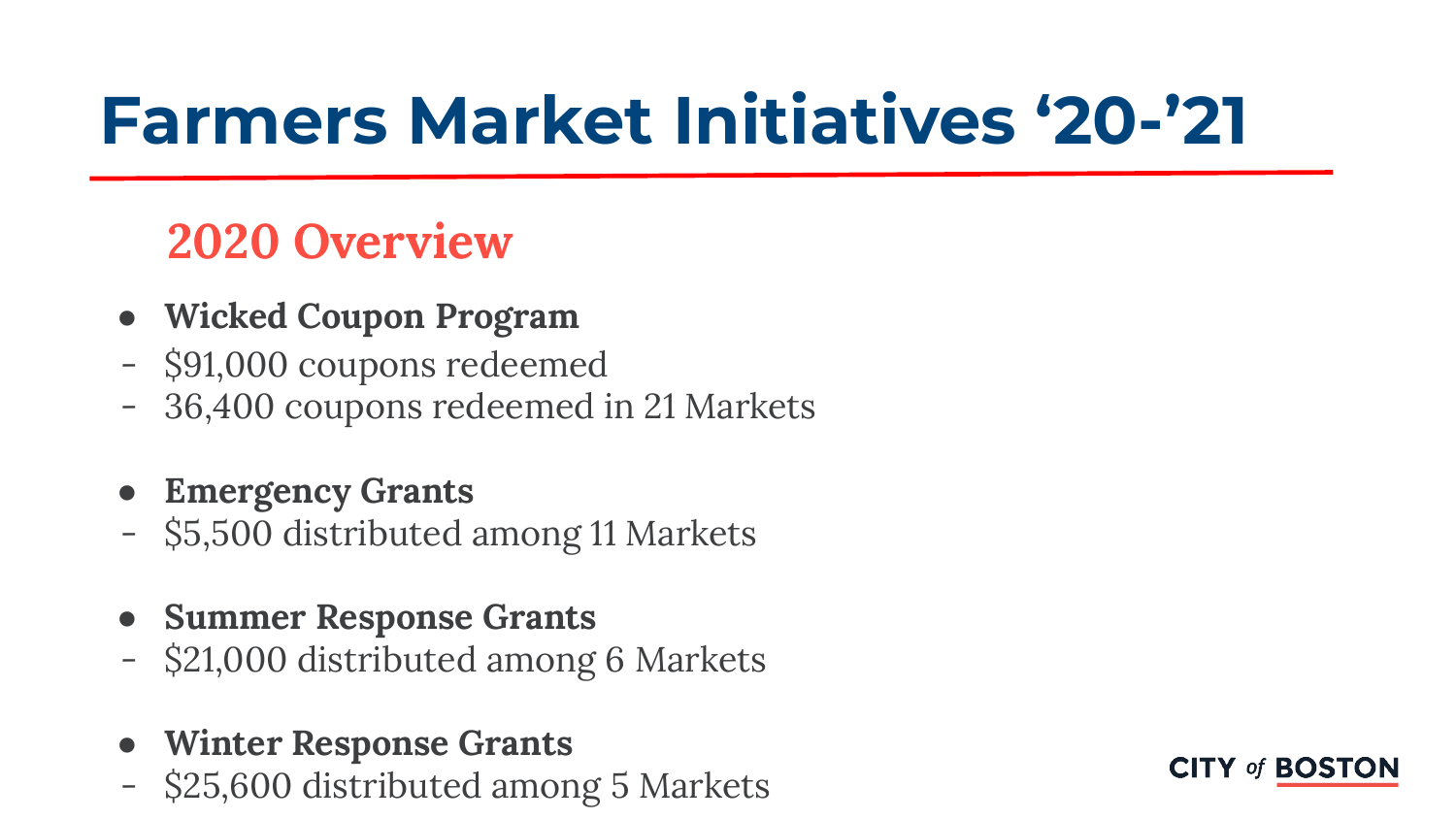### **Farmers Markets Initiatives '20-'21**

- **● Farmer Market Coupon Program**
- \$700,000 coupons redeemed
- \$70,000 on admin fees
- 23 participating markets and 32 activate partners
- **● Vendor Grants**
- \$3,500 distributed among 6 farmers/vendors
- **● National Farmers Market Week Funding**
- \$2,500 distributed among 5 Markets

**2021 Overview 12021 Over \$1,000.000 Total Projected Cost FM Coupon Program** 

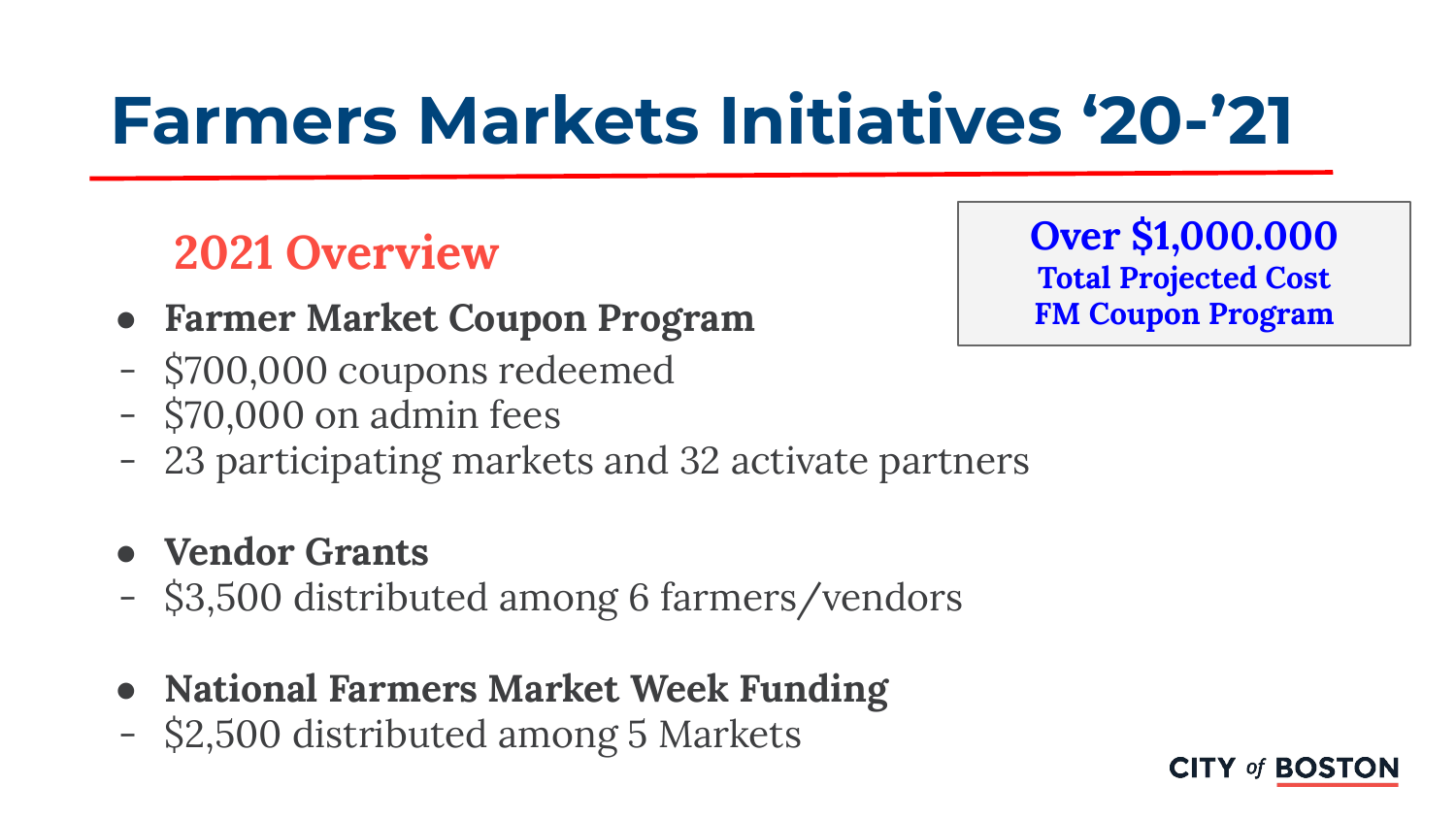# **Brainstorming Activity**



We want to gain new and unique perspectives on how farmers markets can become a better anchors in the food system. As you are the experts and ambassadors, we would like to listen from you!

**1.** Embracing the past

**2.** Planning for a thriving future